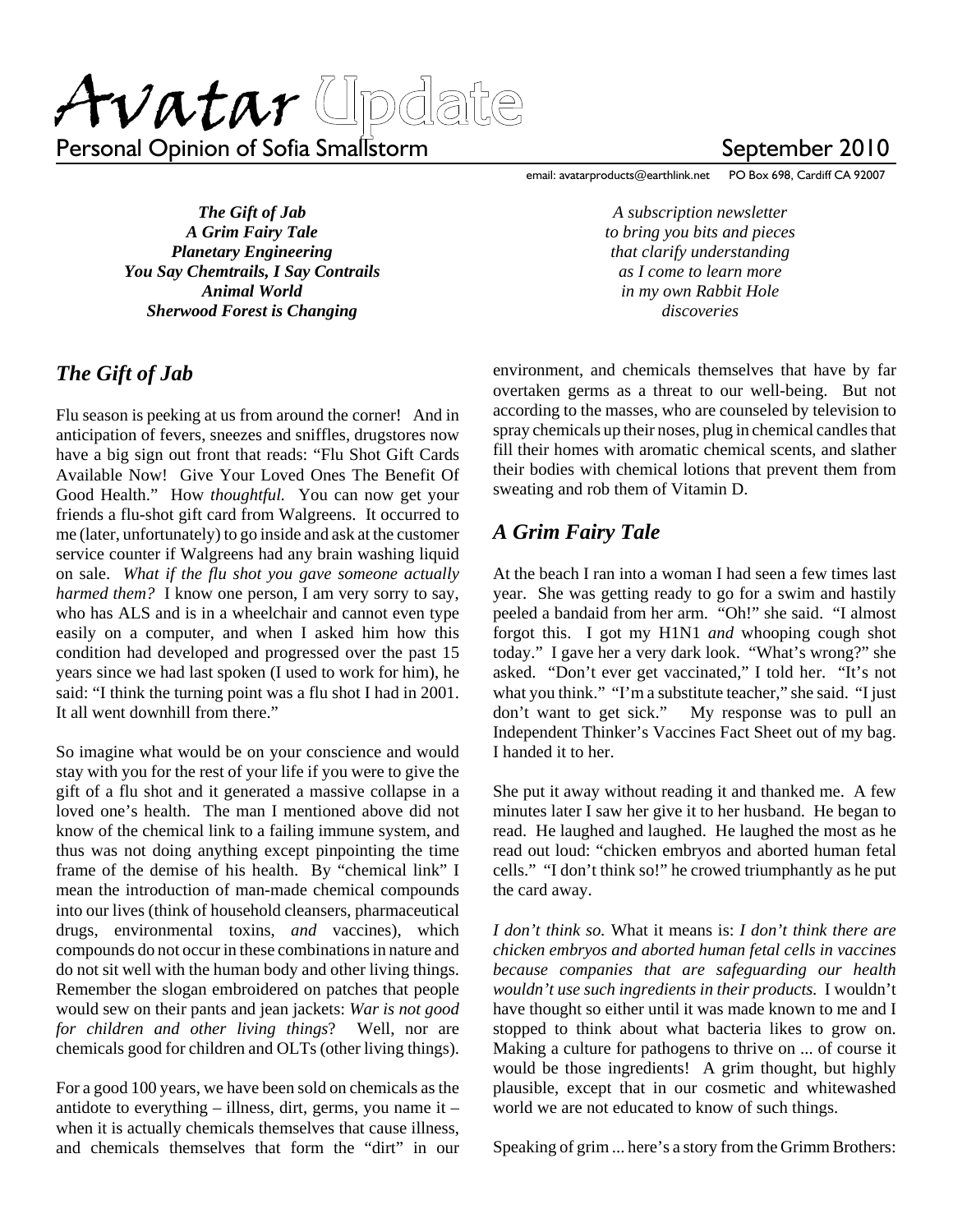A cat, having made acquaintance with a mouse, professed such great love and friendship for her that the mouse at last agreed that they should live and keep house together. "We must make provision for the winter," said the cat, "or we shall suffer hunger. And you, little mouse, must not stir out, or you will be caught in a trap."

So they took counsel together and bought a little pot of fat. Then they could not tell where to put it for safety, but after long consideration the cat said there could not be a better place than the church, for nobody would steal there. And they decided to put it under the altar and not touch it until they were really in want. So the little pot was placed in safety. But before long the cat was seized with a great desire to taste it.

"Listen to me, little mouse," said he. "I have been asked by my cousin to stand godfather to a little son she has brought into the world. He is white with brown spots, and they want to have the christening today. So let me go to it, and you stay at home and keep house."

Here I will intercede: The cat goes straight to the church (the godfather stuff was a lie) and licks a nice amount of fat from the pot.

"And what name did you give the child?" asked the mouse [upon the cat's return]. "Top-off," answered the cat dryly. [...] A little time after this the cat was again seized with a longing for the pot of fat. "Again I must ask you," said he to the mouse, "to do me a favor and keep house alone for a day. I have been asked a second time to stand godfather ... and I cannot well refuse."

So it goes on, and each time the cat eats more of the fat. The mouse asks (after the third time) what name was given to the new child.

"It is called All-gone," [answered the cat.] "Allgone!" cried the mouse. What an unheard-of name! I never met anything like it! All-gone! Whatever can it mean?" [...]

When the winter had come and there was nothing more to be had out of doors, the mouse began to think of their store. "Come, cat," said she, "we will fetch our pot of fat. How good it will taste, to be sure!" ... So they set out, and when they reached the place they found the pot, but it was standing empty. "Oh, now I know what it all meant," cried the mouse. "Now I see what sort of partner you have been! Instead of standing godfather you have eaten it all up. First Top-off! Then Half-gone! Then  $-$ "

"Hold your tongue!" screamed the cat. "Another word, and I eat you too!" And the poor little mouse, having "All-gone" on her tongue, out it came, and the cat leaped upon her and made an end of her. And that is the way of the world.

## *Cat and Mouse: A Symbiosis*

You might think this is a really dumb story, but Messrs. Grimm were right on the mark back in the early 1800s. Wikipedia (yes, I know I must stop searching there) says, "The first volumes were much criticized because, although they were called 'Children's Tales,' they were not regarded as suitable for children, both for the scholarly information included and the subject matter." The title of the story above is *The Cat and Mouse in Partnership.* (It is not suitable for children; can you imagine a child saying, "All gone, Mommy? And then *I'm* going to be eaten up?") The thing I would like to point out is that we (the mice) have agreed to partner with the cat for quite a while now, and it is time for us to cut the partnership. For it is almost all gone already ...

Let me explain. A good many years ago, I met a geologist on the beach who took me for a walk and showed me the sedimentary deposits visible on the cliffs. He told me that in a few years everything we knew was going to change. One day the ocean would be 60 degrees (Fahrenheit) or colder during the summer in southern California, and during the winter the water would be warm as toast. He told me a tsunami would hit San Diego – a rogue wave that would wipe out the houses on the cliffs. He told me to stock up on water and hydrogen peroxide, because the latter was good for emergencies and you could use it to clean your teeth. I thought he was bonkers.

Today, August 2010, the ocean temperature is a frigid 57 degrees. We have huge amounts of yellow-green algae blooming and turning the beautiful ocean the color of Gatorade. So far I have been able to swim only four times without a wetsuit, and July is gone, with August halfway over too. It is the geologist's prediction come true. And all along Highway 101, there are signs that read *Tsunami Hazard Zone*. The same signs can be seen north of here in Santa Monica and Marina del Rey. Strangely, no one but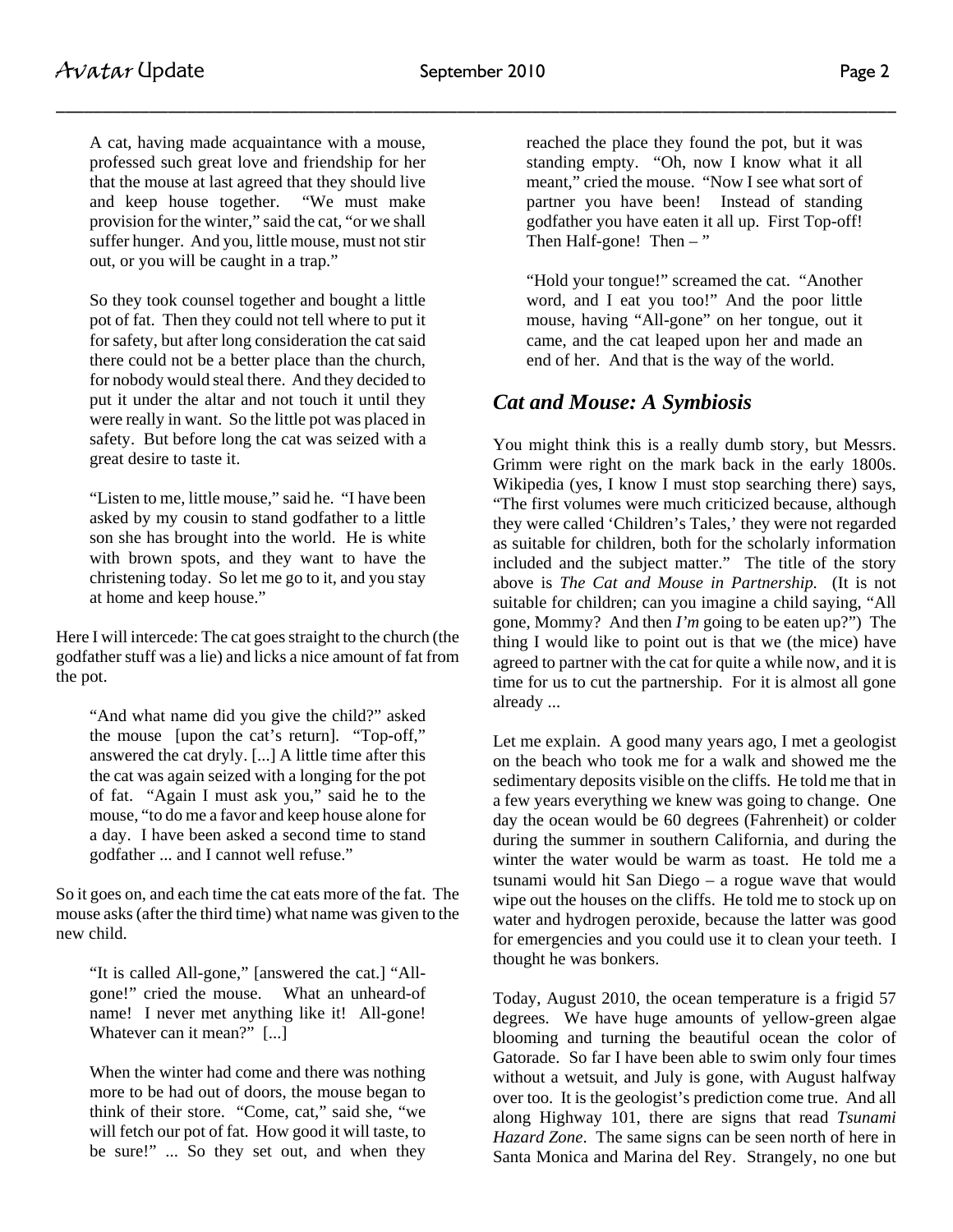yours truly has noticed them. I ask people all the time, "Have you seen the tsunami signs on Highway 101?" And no one has ever said they have noticed these signs, but there they are, as plain as day, lining the coast from here to Los Angeles.

I have photos of the signs. A friend in Los Angeles lives very near the water and there is a big tsunami sign blatantly posted above the traffic stoplight at the bottom of her street. She has to obey that stoplight every single day as she drives to work and or to do errands. *But she has never seen the tsunami sign hanging right above the red light on her very own street.* This is how disconnected from our surroundings we are. This is how successful the brilliant socialization plan designed by the Cat has been to keep the Mice focused on anything but that which is right in front of their twitching little noses – the next appointment, what to do this evening, the phone call that just came in, or bills to pay.

At this rate, most of the world is never going to notice what's really going on. And one day we will have arrived at the final destination, the glittering Emerald City, renamed by the Cat's planners and cartographers: *All-Gone.*

Who was that geologist? I have his name scratched down somewhere, but if I were to look for it I would be caught for hours examining bits of paper, lost in the recollection of names and events of past years. It is almost better to rely on my memory of the walk, the lines he showed me on the cliffs, and what he went on to say. He did not explain how these changes would happen; he just said it would all be backwards. All gone.

# *Planetary Engineering*

I stared at the gray-green ocean today from the cliffs, a cool wind fluttering off the Pacific, which as the geologist had predicted, was down at its winter temperature of 57 degrees. The day before, a produce grower had told me that there are no eggplants, asparagus wholesales at \$7.50 a pound, and the tomatoes haven't ripened for lack of sun. You see, 57 degrees in the ocean has created heavy overcast in this vastly agricultural state (California), which produces most of America's fruits and vegetables. All you need to do is drive the Humboldt current southward during the summer, which is not hard to do given the wonders of HAARP, sonar, and various other technologies.

It's called *planetary engineering.* We are living it, yet few of us know that. We are being altered from the ground up and from the inside out. The process is vast, and at the same time subtle. So subtle that it is barely noticeable. It even

feels comfortable. At one time www.LiveEarth.org was touting one climate for one world. Would this climate for everyone be a breezy 60 degrees with a light layer of overcast? It would be so *doable* compared to the sweltering heat that most Midwestern and East Coast Americans have had this year. No sun? *No prob. It's bad for you anyway.*

The place this is all going is known as Synthetic Biology. Hear it from the lips of the Godfather himself:

We are going to put these technologies inside us, blood-cell-size devices that will augment our immune system, make us a lot healthier, destroy disease and dramatically push back human longevity, go inside our brains and actually enable us to remember things better, solve problems more effectively. We are going to become a hybrid of machine and our biological heritage. In my mind, we are not going to be transcending our humanity. We are going to be transcending our biology.

Who is this Godfather? None other than Ray Kurzweil, futurist, graduate of MIT, author of the book *The Singularity is Near.* You can read an interview with the Godfather at http://www.pbs.org/wnet/religionandethics/episodes/august-20-2010/ethics-of-human-enhancement/6823 In it he says:

We are the species *that does change ourselves.* We didn't stay on the ground. We didn't stay on the planet. We didn't stay with the limits of our biology. If you want to speak in religious terms you can say that's what God intended us to do. (My italics)

And undoubtedly if God intended us to change ourselves, He intended us to fool around with nature too. For if we can transcend our own biological limits, why not blast through those of nature while we're at it? If you don't believe that "they're doing such things," Ray Kurzweil is a good place to have the veil torn off.

# *You Say Chemtrails, I Say Contrails*

Photo essayist Carole Pellatt (www.ISeeLines.com) just put out an Internet essay that contained some great pearls of wisdom. She had not posted a new photo collection of our engineered skies in some time, and the essay was written to answer concerns of fans who did not know why she had "fallen off the radar." When a person goes public with observations about nefarious activities by putting up a website, writing articles, or giving talks and interviews, they get lots of emails with the same anxious question: *What can*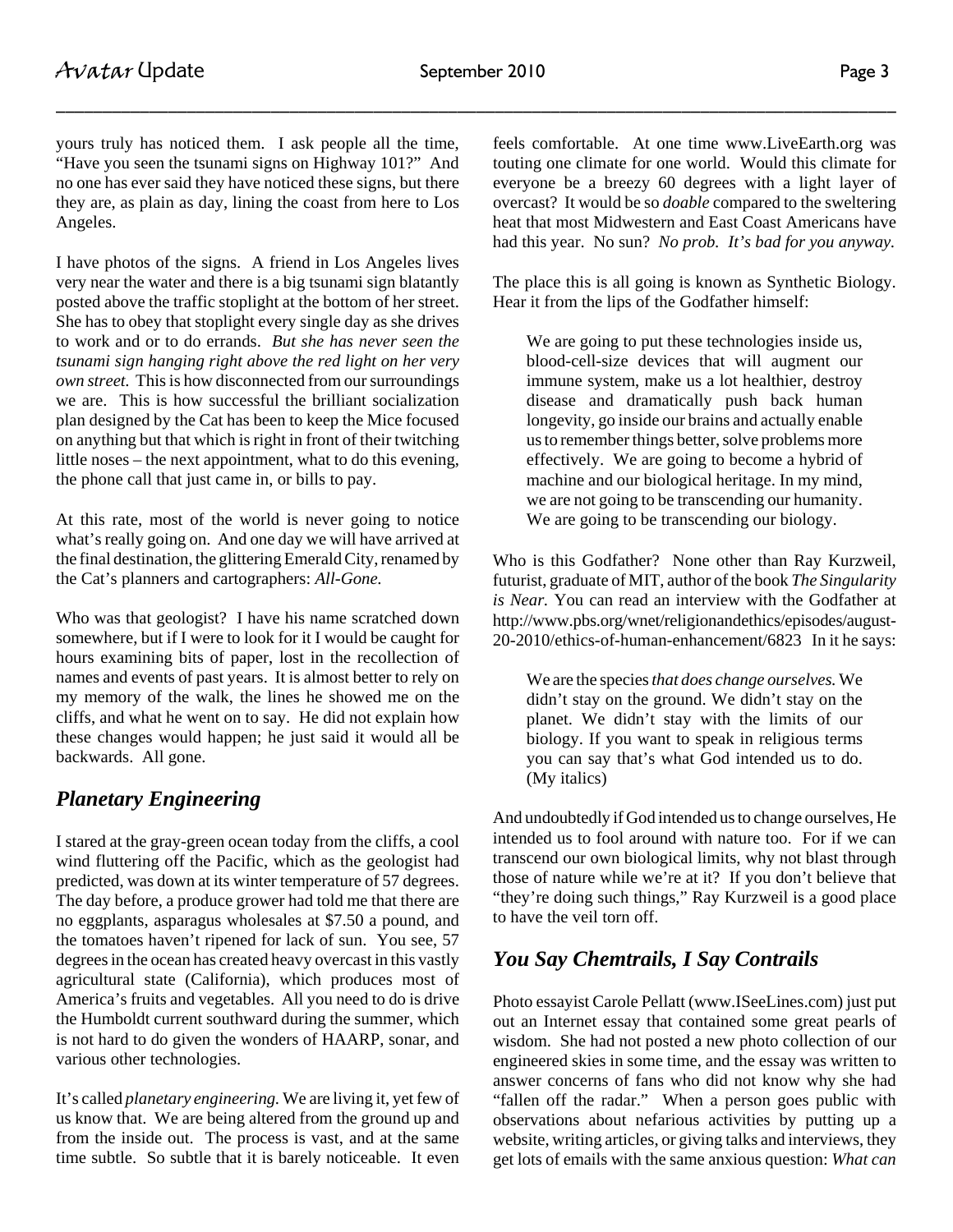*we do about it?* Another question is *How can we stop it?* When asked this second question while giving interviews myself, I answer: "There is no *stop action* in the universe." Think about it. What is "stop," except the beginning of something else? When I ask you to stop eating all the potato chips, you put down the bag, walk to the other side of the room, pick up a magazine and begin to read. You simply substitute a new action for the old one. "Stop" is not a "doing word," as our second-grade teachers used to say.

Carole says it in her own way:

Stopping "chemtrails" or programs that spray the sky is akin to trying to stop the way coal is mined, or the way wood is produced, animals harvested, or weapons designed. It's like trying to change the way power, ownership, security, and weapons of mass destruction are idolized and prioritized in our society. This simple, innocent question of "How do we stop the spraying?" invariably leads us to such questions as, "How do we stop civilization from valuing humans–and only certain groups of them–over the needs of other humans, and those of the natural world?"

How can we make those in power realize that the happiness of humans is tied directly to the health and abundance of our eco-system? Have you ever tried to stop a freeway from being built? A trade agreement from being signed? Have you ever tried to save an old building from demolition? Have you ever tried to get one homeless person off the streets and back into society? You are now stepping onto the ruthless, treacherous, all too familiar turf that environmentalists and activists tread upon daily. Who is an "activist" or an "environmentalist"? Well, these people are teachers, lawyers, writers, scientists, students, caregivers, artists, researchers, grandparents, farmers, waiters, and anyone you may encounter on your daily walks. They are people from all walks of life. What they have in common is knowledge and deep understanding of the exploitation of our earth, the pain inflicted upon its inhabitants, and its causes and effects. And they are so moved by these injustices that *they react to them with action.* That's what an "activist" is. Someone who cares enough to put the time and energy into changing something that feels so wrong. So now, when someone asks of chemtrails, "What can we do to stop them?", we must understand the machinery from which they

emanate. It is a long, merciless road to change. And one you will have to walk alone a lot of the time. If you sincerely ask, "How can we stop them?", you have two choices: you can become a knowledgeable activist, or you can walk away and join the rest of civilization dancing to the fiddle as Rome burns. (My italics)

So did you notice what she said? ... *they react to them with action.* There's no demonstrable verb called "stop." It's the beginning of another action. You can read Carole's full, heartfelt article at http://homepage.mac.com/carolepellatt/ No%20Apology/ Her best line (in my personal quirky opinion) is: "You call it chemtrails, he calls it contrails, Let's Call the Whole Thing Off." Which is from the famous song sung by Fred Astaire:

> You say tomayto, I say tomahto You eat potayto and I eat potahto Tomayto, tomahto, potayto, potahto Let's call the whole thing off

In other words, however you say it, we're both eating it, so let's not argue. And for c—trails, the whole point is we're all in it, they're above us, we're eating them, (they're eating us), they're real, whatever their name, so let's call the argument off. *Can we just discuss what's going on?*

# *Laughter, by Anonymous*

An effort to do just this was made by a Russian by the name of Andrei Areshev, Deputy Director of the Strategic Culture Foundation, presumably in Moscow. A recent post on www.rferl.org (Radio Free Europe Radio Liberty) was titled "Russian Scholar Warns Of 'Secret' U.S. Climate Change Weapon," referring to an article about Areshev's theories that had galloped across Russia. Quoting the post (which is at http://www.rferl.org/content/Russian\_Scholar\_Warns\_Of \_Secret\_US\_Climate\_Change\_Weapon/2114381.html):

As Muscovites suffer record high temperatures this summer, a Russian political scientist has claimed the United States may be using climate-change weapons to alter the temperatures and crop yields of Russia and other Central Asian countries. [...]

The U.S. National Oceanic and Atmospheric Administration, however, announced in July that land and ocean temperatures throughout the world were the highest ever, since they began tracking global temperatures in 1880. [...]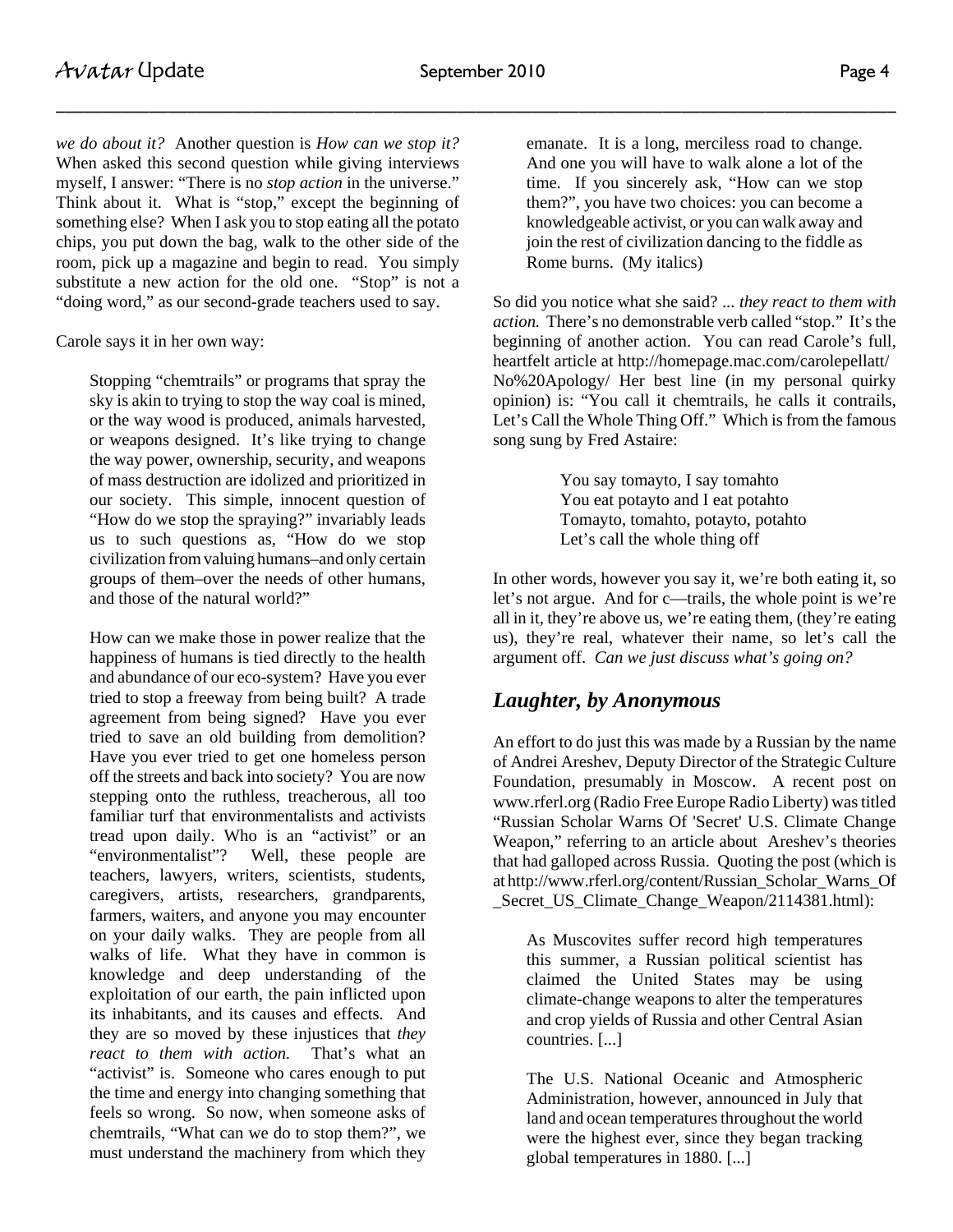In the article, Areshev voiced suspicions about the High-Frequency Active Auroral Research Program (HAARP), funded by the U.S. Defense Department and the University of Alaska.

A ribald dismissal of Areshev (by Anonymous from USA):

LOL! this is truly laughable. I suppose the USA is also responsible for Russian traffic deaths, Russian drunkeness, and Russia's low birth rate as well right? Areshev appears to be a first-class moron. I suppose we can believe in conspiracies too. Maybe Russia is responsible for the BP oil spill, or the Kalamazoo River oil spill, or the various droughts that have hit the US in recent years. Maybe Russia was even behind 9/11? LOL

Anonymous cannot imagine weather weapons. In a later comment he writes:

I think the military has better things to do right now then engage in such ridiculous crap.

Like what, Anonymous? Would it be climbing into greenpainted vehicles and moving from Iraq into Afghanistan? Or perhaps engineering better smart bombs? Anonymous is not aware that after sticks and stones came knives and swords, then came gunpowder, then explosives, then chemical weapons and bio-weapons, and the natural next step has been the development of electromagnetic weapons, also known as "invisible weapons." But Anonymous has not thought this far ... to him this is "ridiculous crap."

When uninformed, just laugh. I spoke to an activist recently who sees through just about everything (vaccines, 9/11, the money hoodwink), but not c—trails. He insists they're water vapor, and is impatient with the "silly chemtrails movement." He quotes the annoying debunker website www.ContrailScience.com. Of this kind of insistence (I won't call it denial) Carole Pellatt sagely says, *"What we choose to see every day is based on how much reality we feel we can handle."* The woman in Los Angeles who never saw the tsunami sign is *not like me,* she doesn't research [conspiracy theories], therefore the sign is invisible to her. All the people I ask around here about the signs are *not like me,* and they tell me they have never seen the signs. But I passed a few of the signs just yesterday. In fact, one of them helpfully said, "Leaving Tsunami Hazard Zone."

# *Animal World*

It takes all kinds, they say. And "all kinds" of us are being

herded into what I call the vortex, which is a pressure zone of sorts – *our present time on earth* – in which events are occurring and compounding on one another as never before. To make our situation a bit more pictorial, I developed a little analogy game. Here's how it goes: People who are wide awake and are putting out messages to the public about these compounding events in very visible ways (e.g., websites, books, interviews, talks) are Eagles. Eagles are powerful and fly high and are brave. Beneath them are Owls: people who are awake and wise and see deeply into what's going on, but who do not have or want as wide a reach as the Eagle... Owls spread the word in their own resourceful way. Below the Owls are the Sparrows – "truthers" at large who are out there hopping around and scattering crumbs of knowledge in the effort to alert people to wake up.

Then we have the masses who are asleep, who don't suspect much (if anything): they are the Lambs. Scattered here and there among the Lambs are people who have been told about a few things, but for whom the prospect of reality being upside down is frightening and they would rather not know more ... these are the Sheep.

Then there are the people on the payroll of the perps, who are richly rewarded for operating and executing the various nasty scenarios and plans: these are the Snakes. (Please don't tell me I'm giving snakes a bad name – this is just an exercise, okay?) And then there are those who have been shown ample proof of the upsidedownness of things (by various Sparrows or Owls) but who insistently deny that things are awry or that anything sinister is going on  $$ denying, rebutting, arguing, dismissing, over and over – these are the Jackals.

Eagles, Owls, Sparrows, Lambs, Sheep, Snakes, Jackals. That's my list so far. The worst are the Jackals, it seems, because for no reward at all they are willing to ignore the danger and therefore do their part in transporting humanity and nature into oblivion. (Anonymous, by the way, sounds like a Jackal.) The Snakes have got the Jackals on their side, and the masses of Lambs and Sheep are their fodder. A few Eagles and some handfuls of Owls supported by a scattering of Sparrows are trying to rescue the sleeping Lambs from Jackals backed by Snakes who are endlessly shouting them down. The Sheep are simply blinking in the sunlight. *What animal are you?*

# *Sherwood Forest is Changing*

The Forest is changing, and very few of the animals in it know what to do. Some of the animals are helping to make